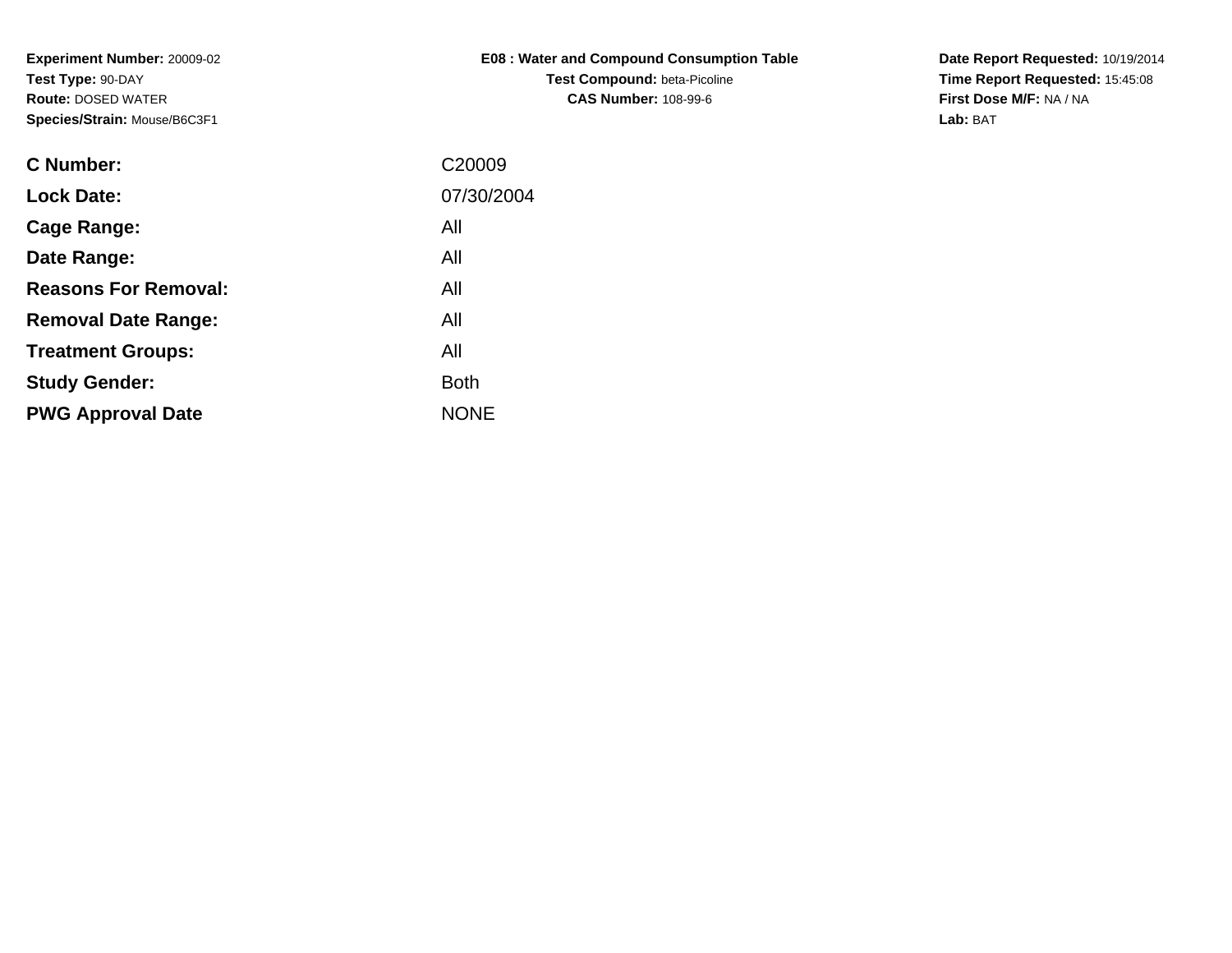**Date Report Requested:** 10/19/2014 **Time Report Requested:** 15:45:08**First Dose M/F:** NA / NA**Lab:** BAT

#### **MALE**

| week | <b>MG/L</b><br><b>MG/L</b><br>78<br>0 |                      |                      |                          |                              |               |                      |                          | <b>MG/L</b><br>156   |                     |                              |                      |                      |                          |               |                     |
|------|---------------------------------------|----------------------|----------------------|--------------------------|------------------------------|---------------|----------------------|--------------------------|----------------------|---------------------|------------------------------|----------------------|----------------------|--------------------------|---------------|---------------------|
|      | <b>DAILY</b><br><b>WATER</b>          | <b>WATER</b><br>hour | <b>BODY</b><br>WT(g) | <b>NUM</b><br><b>WTS</b> | <b>DAILY</b><br><b>WATER</b> | WATER<br>hour | <b>BODY</b><br>WT(g) | <b>NUM</b><br><b>WTS</b> | DOSE/<br><b>CTRL</b> | DOSE/<br><b>DAY</b> | <b>DAILY</b><br><b>WATER</b> | <b>WATER</b><br>hour | <b>BODY</b><br>WT(g) | <b>NUM</b><br><b>WTS</b> | DOSE/<br>CTRL | DOSE/<br><b>DAY</b> |
|      | 3.8                                   | 965                  | 21.8                 | 10                       | 3.6                          | 965           | 22.1                 | 10                       | 0.95                 | 12.7                | 3.7                          | 970                  | 22.3                 | 10                       | 0.97          | 25.9                |
| 2    | 3.8                                   | 1685                 | 23.5                 | 10                       | 3.8                          | 1669          | 23.8                 | 10                       | 1.00                 | 12.5                | 3.9                          | 1519                 | 24.2                 | 10                       | 1.03          | 25.1                |
| 3    | 4.3                                   | 1669                 | 24.5                 | 10                       | 4.0                          | 1665          | 24.9                 | 10                       | 0.93                 | 12.5                | 4.2                          | 1664                 | 25.2                 | 10                       | 0.98          | 26.0                |
|      | 3.9                                   | 1660                 | 25.7                 | 10                       | 3.7                          | 1660          | 26.6                 | 10                       | 0.95                 | 10.8                | 3.9                          | 1662                 | 26.9                 | 10                       | 1.00          | 22.6                |
| 5    | 4.0                                   | 1539                 | 27.1                 | 10                       | 3.8                          | 1637          | 28.0                 | 10                       | 0.95                 | 10.6                | 3.7                          | 1702                 | 28.7                 | 10                       | 0.93          | 20.1                |
| 6    | 4.3                                   | 1575                 | 28.2                 | 10                       | 4.3                          | 1506          | 29.1                 | 10                       | 1.00                 | 11.5                | 4.4                          | 1511                 | 30.0                 | 10                       | 1.02          | 22.9                |
|      | 3.6                                   | 1710                 | 29.5                 | 10                       | 3.9                          | 1680          | 30.4                 | 10                       | 1.08                 | 10.0                | 3.6                          | 1680                 | 31.1                 | 10                       | 1.00          | 18.1                |
| 8    | 3.9                                   | 1650                 | 31.4                 | 10                       | 3.8                          | 1680          | 32.2                 | 10                       | 0.97                 | 9.2                 | 3.6                          | 1680                 | 32.7                 | 10                       | 0.92          | 17.2                |
| 9    | 3.6                                   | 1690                 | 33.1                 | 10                       | 3.5                          | 1690          | 33.9                 | 10                       | 0.97                 | 8.1                 | 3.8                          | 1690                 | 34.4                 | 10                       | 1.06          | 17.2                |
| 10   | 3.5                                   | 1690                 | 33.8                 | 10                       | 3.5                          | 1599          | 35.2                 | 10                       | 1.00                 | 7.8                 | 3.5                          | 1700                 | 35.5                 | 10                       | 1.00          | 15.4                |
| 11   | 3.8                                   | 1660                 | 34.1                 | 10                       | 3.6                          | 1665          | 35.8                 | 10                       | 0.95                 | 7.8                 | 3.8                          | 1660                 | 36.1                 | 10                       | 1.00          | 16.4                |
| 12   | 3.5                                   | 1685                 | 35.8                 | 10                       | 3.3                          | 1685          | 37.4                 | 10                       | 0.94                 | 6.9                 | 3.5                          | 1680                 | 37.5                 | 10                       | 1.00          | 14.6                |
| 13   | 3.4                                   | 1691                 | 37.2                 | 10                       | 3.3                          | 1690          | 38.5                 | 10                       | 0.97                 | 6.7                 | 3.7                          | 1690                 | 38.6                 | 10                       | 1.09          | 15.0                |
| 14   | 3.6                                   | 677                  |                      |                          | 3.5                          | 685           |                      |                          | 0.97                 |                     | 3.6                          | 690                  |                      |                          | 1.00          |                     |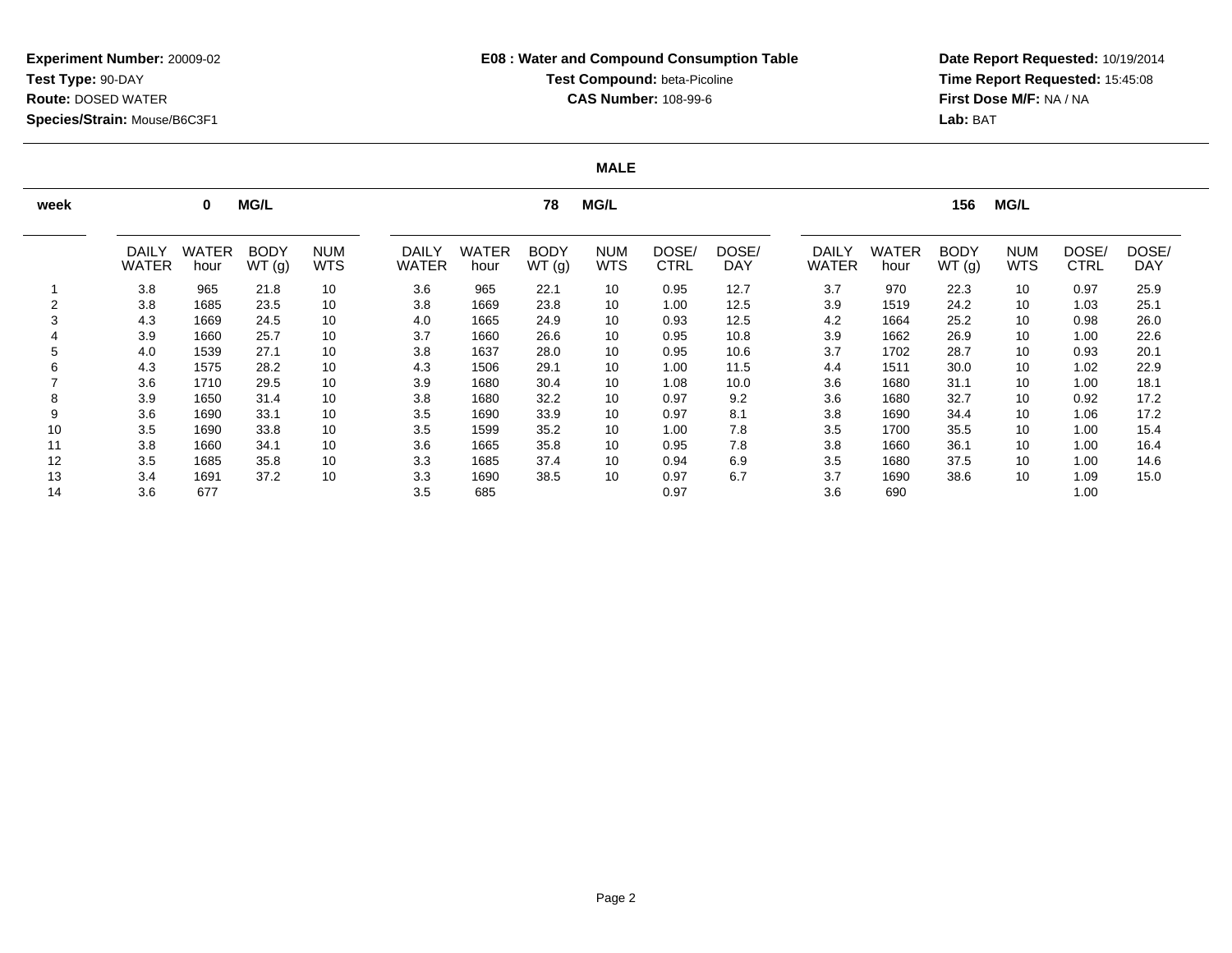**Date Report Requested:** 10/19/2014 **Time Report Requested:** 15:45:08**First Dose M/F:** NA / NA**Lab:** BAT

#### **MALE**

| week                     |                              |                      | 312                  | <b>MG/L</b>              |               |              |                              |                      | 625                  | <b>MG/L</b>              |               |                     |
|--------------------------|------------------------------|----------------------|----------------------|--------------------------|---------------|--------------|------------------------------|----------------------|----------------------|--------------------------|---------------|---------------------|
|                          | <b>DAILY</b><br><b>WATER</b> | <b>WATER</b><br>hour | <b>BODY</b><br>WT(g) | <b>NUM</b><br><b>WTS</b> | DOSE/<br>CTRL | DOSE/<br>DAY | <b>DAILY</b><br><b>WATER</b> | <b>WATER</b><br>hour | <b>BODY</b><br>WT(g) | <b>NUM</b><br><b>WTS</b> | DOSE/<br>CTRL | DOSE/<br><b>DAY</b> |
|                          | 3.6                          | 965                  | 21.8                 | 10                       | 0.95          | 51.5         | 3.6                          | 960                  | 21.8                 | 10                       | 0.95          | 103.2               |
| 2                        | 3.5                          | 1695                 | 23.6                 | 10                       | 0.92          | 46.3         | 3.8                          | 1629                 | 23.7                 | 10                       | 1.00          | 100.2               |
| 3                        | 3.8                          | 1568                 | 25.1                 | 10                       | 0.88          | 47.2         | 3.9                          | 1660                 | 24.7                 | 10                       | 0.91          | 98.7                |
| 4                        | 3.8                          | 1664                 | 26.5                 | 10                       | 0.97          | 44.7         | 3.6                          | 1670                 | 26.3                 | 10                       | 0.92          | 85.6                |
| 5                        | 3.5                          | 1704                 | 27.9                 | 10                       | 0.88          | 39.1         | 3.5                          | 1506                 | 27.6                 | 10                       | 0.88          | 79.3                |
| 6                        | 3.7                          | 1530                 | 28.9                 | 10                       | 0.86          | 39.9         | 3.9                          | 1660                 | 29.0                 | 10                       | 0.91          | 84.1                |
| $\overline{\phantom{a}}$ | 3.5                          | 1670                 | 30.1                 | 10                       | 0.97          | 36.3         | 3.5                          | 1497                 | 30.1                 | 10                       | 0.97          | 72.7                |
| 8                        | 3.4                          | 1680                 | 31.9                 | 10                       | 0.87          | 33.3         | 3.7                          | 1665                 | 31.8                 | 10                       | 0.95          | 72.7                |
| 9                        | 3.3                          | 1690                 | 33.7                 | 10                       | 0.92          | 30.6         | 3.4                          | 1690                 | 33.3                 | 10                       | 0.94          | 63.8                |
| 10                       | 3.2                          | 1695                 | 34.8                 | 10                       | 0.91          | 28.7         | 3.4                          | 1690                 | 34.3                 | 10                       | 0.97          | 62.0                |
| 11                       | 3.3                          | 1579                 | 36.0                 | 10                       | 0.87          | 28.6         | 3.5                          | 1650                 | 35.2                 | 10                       | 0.92          | 62.1                |
| 12                       | 3.2                          | 1676                 | 37.0                 | 10                       | 0.91          | 27.0         | 3.4                          | 1679                 | 36.6                 | 10                       | 0.97          | 58.1                |
| 13                       | 3.3                          | 1693                 | 38.5                 | 10                       | 0.97          | 26.7         | 3.3                          | 1698                 | 37.9                 | 10                       | 0.97          | 54.4                |
| 14                       | 3.4                          | 690                  |                      |                          | 0.94          |              | 3.4                          | 680                  |                      |                          | 0.94          |                     |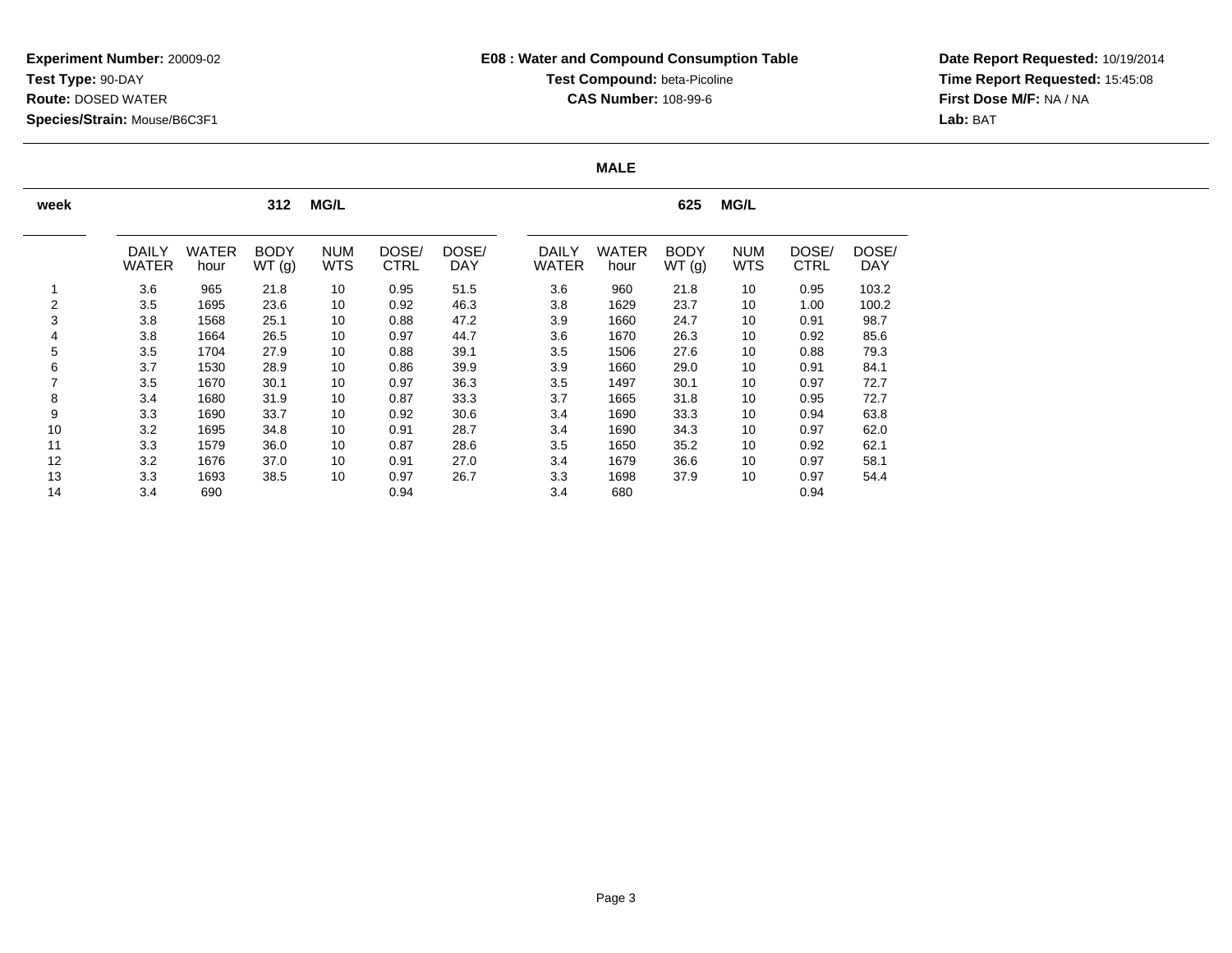**Date Report Requested:** 10/19/2014 **Time Report Requested:** 15:45:08**First Dose M/F:** NA / NA**Lab:** BAT

#### **MALE**

| week |                |               | 1250                 | <b>MG/L</b>              |                      |              |
|------|----------------|---------------|----------------------|--------------------------|----------------------|--------------|
|      | DAILY<br>WATER | WATER<br>hour | <b>BODY</b><br>WT(g) | <b>NUM</b><br><b>WTS</b> | DOSE/<br><b>CTRL</b> | DOSE/<br>DAY |
| 1    | 3.4            | 960           | 22.2                 | 10                       | 0.89                 | 191.4        |
| 2    | 3.4            | 1595          | 23.7                 | 10                       | 0.89                 | 179.3        |
| 3    | 3.8            | 1675          | 24.7                 | 10                       | 0.88                 | 192.3        |
| 4    | 3.4            | 1652          | 25.9                 | 10                       | 0.87                 | 164.1        |
| 5    | 3.4            | 1594          | 27.5                 | 10                       | 0.85                 | 154.5        |
| 6    | 3.6            | 1466          | 28.6                 | 10                       | 0.84                 | 157.3        |
| 7    | 3.4            | 1690          | 29.5                 | 10                       | 0.94                 | 144.1        |
| 8    | 3.5            | 1660          | 31.0                 | 10                       | 0.90                 | 141.1        |
| 9    | 3.3            | 1595          | 32.5                 | 10                       | 0.92                 | 126.9        |
| 10   | 3.4            | 1690          | 33.5                 | 10                       | 0.97                 | 126.9        |
| 11   | 3.4            | 1544          | 34.5                 | 10                       | 0.89                 | 123.2        |
| 12   | 3.2            | 1672          | 35.5                 | 10                       | 0.91                 | 112.7        |
| 13   | 3.1            | 1668          | 36.6                 | 10                       | 0.91                 | 105.9        |
| 14   | 3.3            | 690           |                      |                          | 0.92                 |              |

# \*\*\*END OF MALE DATA\*\*\*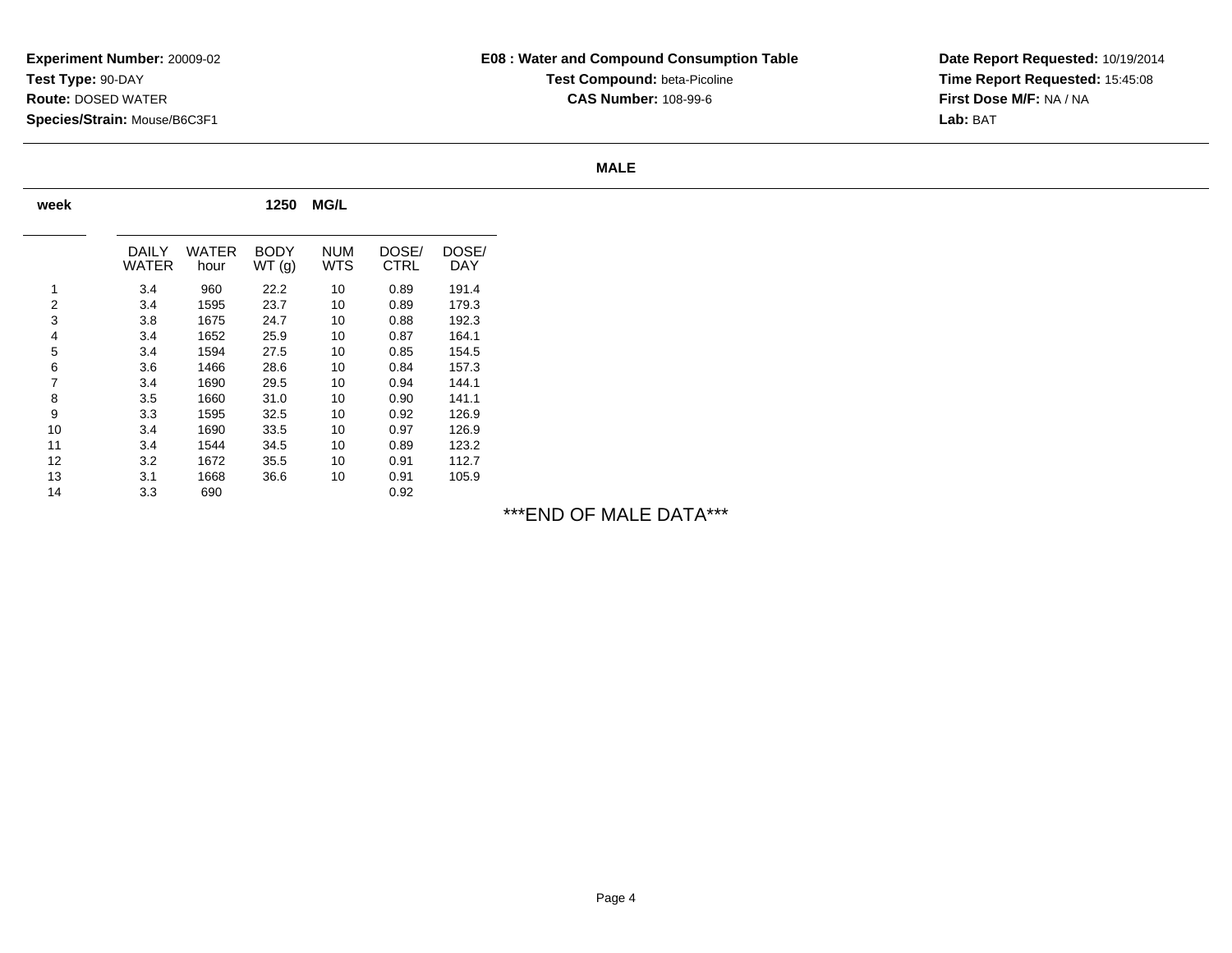**Date Report Requested:** 10/19/2014 **Time Report Requested:** 15:45:08**First Dose M/F:** NA / NA**Lab:** BAT

#### **FEMALE**

| week | <b>MG/L</b><br><b>MG/L</b><br>78<br>$\bf{0}$ |                      |                      |                          |                              |                      |                      |                          | <b>MG/L</b><br>156   |                     |                              |                      |               |                          |                      |                     |
|------|----------------------------------------------|----------------------|----------------------|--------------------------|------------------------------|----------------------|----------------------|--------------------------|----------------------|---------------------|------------------------------|----------------------|---------------|--------------------------|----------------------|---------------------|
|      | <b>DAILY</b><br><b>WATER</b>                 | <b>WATER</b><br>hour | <b>BODY</b><br>WT(g) | <b>NUM</b><br><b>WTS</b> | <b>DAILY</b><br><b>WATER</b> | <b>WATER</b><br>hour | <b>BODY</b><br>WT(g) | <b>NUM</b><br><b>WTS</b> | DOSE/<br><b>CTRL</b> | DOSE/<br><b>DAY</b> | <b>DAILY</b><br><b>WATER</b> | <b>WATER</b><br>hour | BODY<br>WT(g) | <b>NUM</b><br><b>WTS</b> | DOSE/<br><b>CTRL</b> | DOSE/<br><b>DAY</b> |
|      | 2.1                                          | 947                  | 18.3                 | 10                       | 2.3                          | 946                  | 17.9                 | 10                       | 1.10                 | 10.0                | 2.3                          | 946                  | 18.6          | 10                       | 1.10                 | 19.3                |
|      | 2.4                                          | 1684                 | 18.9                 | 10                       | 2.3                          | 1685                 | 18.5                 | 10                       | 0.96                 | 9.7                 | 2.3                          | 1686                 | 18.6          | 10                       | 0.96                 | 19.3                |
|      | 2.6                                          | 1678                 | 20.3                 | 10                       | 2.4                          | 1678                 | 19.6                 | 10                       | 0.92                 | 9.6                 | 2.6                          | 1678                 | 20.3          | 10                       | 1.00                 | 20.0                |
|      | 2.7                                          | 1704                 | 21.3                 | 10                       | 2.7                          | 1704                 | 20.5                 | 10                       | 1.00                 | 10.3                | 2.8                          | 1704                 | 21.1          | 10                       | 1.04                 | 20.7                |
|      | 2.8                                          | 1655                 | 22.3                 | 10                       | 2.8                          | 1656                 | 21.3                 | 10                       | 1.00                 | 10.3                | 2.7                          | 1654                 | 21.9          | 10                       | 0.96                 | 19.2                |
|      | 2.7                                          | 1670                 | 23.0                 | 10                       | 2.8                          | 1670                 | 21.9                 | 10                       | 1.04                 | 10.0                | 2.6                          | 1670                 | 22.5          | 10                       | 0.96                 | 18.0                |
|      | 2.6                                          | 1691                 | 24.1                 | 10                       | 2.8                          | 1692                 | 22.8                 | 10                       | 1.08                 | 9.6                 | 2.7                          | 1692                 | 23.3          | 10                       | 1.04                 | 18.1                |
|      | 2.7                                          | 1676                 | 24.6                 | 10                       | 3.0                          | 1677                 | 23.6                 | 10                       | 1.11                 | 9.9                 | 2.8                          | 1676                 | 24.4          | 10                       | 1.04                 | 17.9                |
|      | 2.7                                          | 1676                 | 25.6                 | 10                       | 2.8                          | 1676                 | 24.6                 | 10                       | 1.04                 | 8.9                 | 2.6                          | 1675                 | 25.7          | 10                       | 0.96                 | 15.8                |
| 10   | 2.5                                          | 1678                 | 26.6                 | 10                       | 2.8                          | 1678                 | 25.0                 | 10                       | 1.12                 | 8.7                 | 2.6                          | 1678                 | 25.6          | 10                       | 1.04                 | 15.8                |
| 11   | 2.4                                          | 1692                 | 26.2                 | 10                       | 2.9                          | 1692                 | 25.7                 | 10                       | 1.21                 | 8.8                 | 2.8                          | 1691                 | 26.1          | 10                       | 1.17                 | 16.7                |
| 12   | 2.4                                          | 1693                 | 27.2                 | 10                       | 2.7                          | 1694                 | 25.6                 | 10                       | 1.13                 | 8.2                 | 2.7                          | 1693                 | 27.3          | 10                       | 1.13                 | 15.4                |
| 13   | 2.6                                          | 1647                 | 27.4                 | 10                       | 2.8                          | 1647                 | 26.8                 | 10                       | 1.08                 | 8.1                 | 2.7                          | 1647                 | 28.8          | 10                       | 1.04                 | 14.6                |
| 14   | 2.3                                          | 712                  |                      |                          | 2.6                          | 712                  |                      |                          | 1.13                 |                     | 2.8                          | 714                  |               |                          | 1.22                 |                     |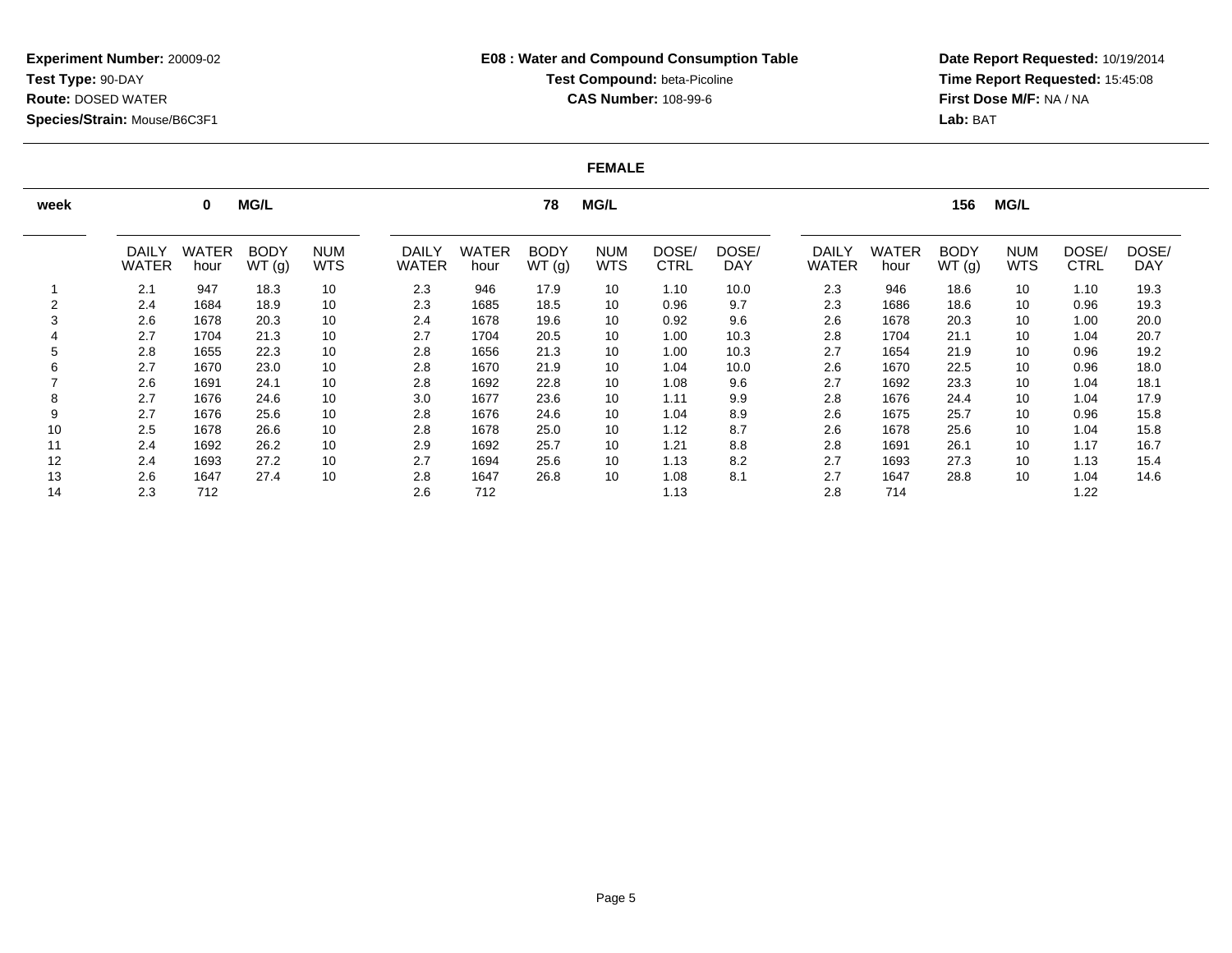**Date Report Requested:** 10/19/2014 **Time Report Requested:** 15:45:08**First Dose M/F:** NA / NA**Lab:** BAT

#### **FEMALE**

| week           |              |              | 312         | <b>MG/L</b> |             |            |              |              | 625         | <b>MG/L</b> |             |            |
|----------------|--------------|--------------|-------------|-------------|-------------|------------|--------------|--------------|-------------|-------------|-------------|------------|
|                | <b>DAILY</b> | <b>WATER</b> | <b>BODY</b> | <b>NUM</b>  | DOSE/       | DOSE/      | <b>DAILY</b> | <b>WATER</b> | <b>BODY</b> | <b>NUM</b>  | DOSE/       | DOSE/      |
|                | <b>WATER</b> | hour         | WT(g)       | <b>WTS</b>  | <b>CTRL</b> | <b>DAY</b> | <b>WATER</b> | hour         | WT(g)       | <b>WTS</b>  | <b>CTRL</b> | <b>DAY</b> |
|                | 2.3          | 946          | 18.2        | 10          | 1.10        | 39.4       | 2.3          | 946          | 18.1        | 10          | 1.10        | 79.4       |
| $\overline{2}$ | 2.5          | 1686         | 18.2        | 10          | 1.04        | 42.9       | 2.4          | 1685         | 18.7        | 10          | 1.00        | 80.2       |
| 3              | 2.6          | 1677         | 19.8        | 10          | 1.00        | 41.0       | 2.5          | 1678         | 20.0        | 10          | 0.96        | 78.1       |
| 4              | 2.6          | 1704         | 20.9        | 10          | 0.96        | 38.8       | 2.7          | 1704         | 21.3        | 10          | 1.00        | 79.2       |
| 5              | 2.8          | 1654         | 21.1        | 10          | 1.00        | 41.4       | 2.5          | 1654         | 21.4        | 10          | 0.89        | 73.0       |
| 6              | 2.8          | 1672         | 22.1        | 10          | 1.04        | 39.5       | 2.6          | 1671         | 21.4        | 10          | 0.96        | 75.9       |
|                | 2.8          | 1691         | 23.1        | 10          | 1.08        | 37.8       | 2.6          | 1692         | 23.3        | 10          | 1.00        | 69.7       |
| 8              | 2.9          | 1677         | 23.1        | 10          | 1.07        | 39.2       | 2.8          | 1676         | 23.4        | 10          | 1.04        | 74.8       |
| 9              | 2.9          | 1676         | 24.6        | 10          | 1.07        | 36.8       | 2.8          | 1676         | 24.8        | 10          | 1.04        | 70.6       |
| 10             | 2.9          | 1678         | 25.0        | 10          | 1.16        | 36.2       | 2.7          | 1678         | 25.7        | 10          | 1.08        | 65.7       |
| 11             | 2.9          | 1692         | 26.0        | 10          | 1.21        | 34.8       | 2.8          | 1691         | 25.8        | 10          | 1.17        | 67.8       |
| 12             | 2.8          | 1694         | 26.3        | 10          | 1.17        | 33.2       | 2.7          | 1694         | 27.1        | 10          | 1.13        | 62.3       |
| 13             | 2.8          | 1647         | 27.3        | 10          | 1.08        | 32.0       | 2.7          | 1646         | 27.2        | 10          | 1.04        | 62.0       |
| 14             | 2.8          | 714          |             |             | 1.22        |            | 2.6          | 715          |             |             | 1.13        |            |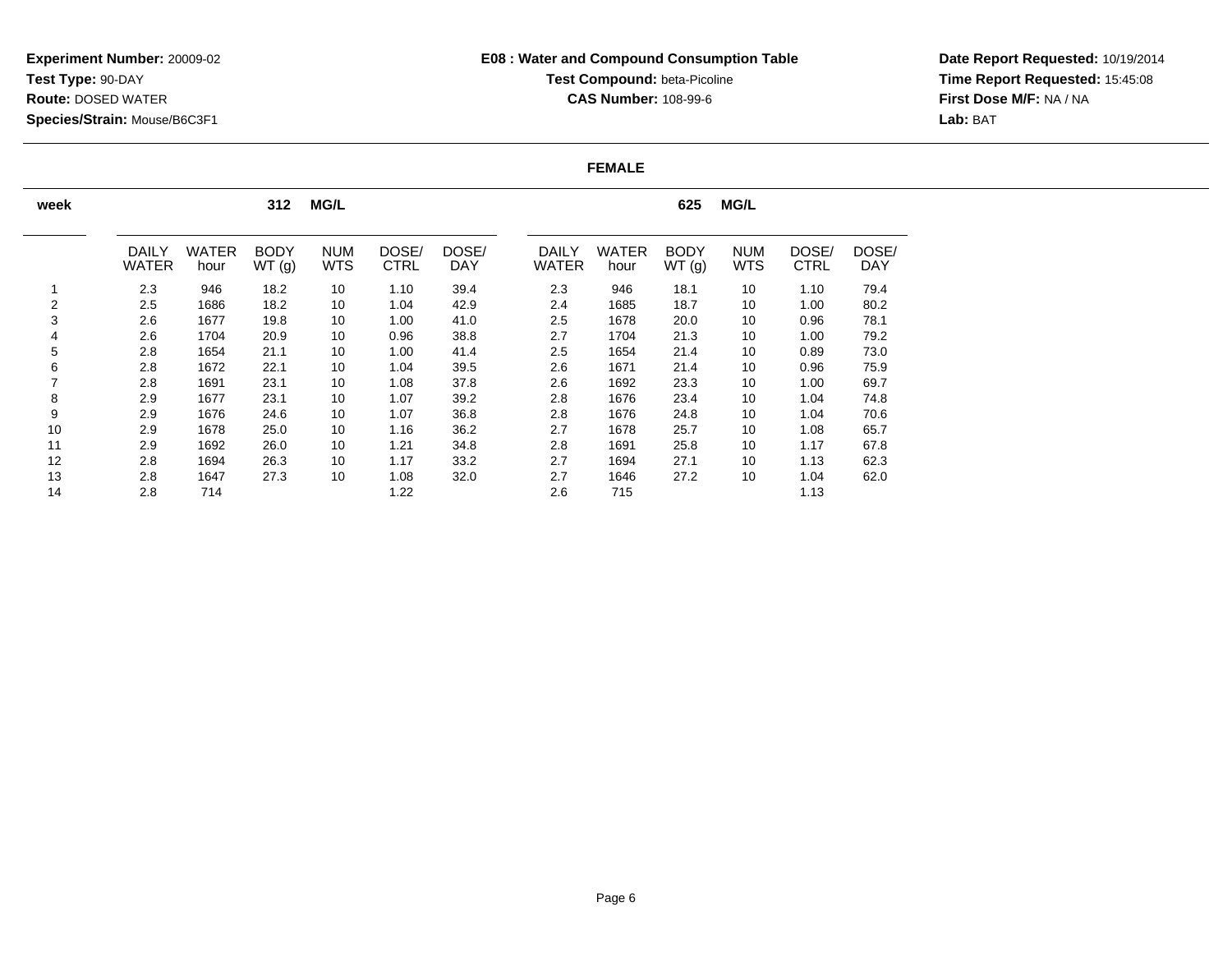**Date Report Requested:** 10/19/2014 **Time Report Requested:** 15:45:08**First Dose M/F:** NA / NA**Lab:** BAT

#### **FEMALE**

| week           |                |               | 1250                 | <b>MG/L</b>       |               |                     |
|----------------|----------------|---------------|----------------------|-------------------|---------------|---------------------|
|                | DAILY<br>WATER | WATER<br>hour | <b>BODY</b><br>WT(g) | NUM<br><b>WTS</b> | DOSE/<br>CTRL | DOSE/<br><b>DAY</b> |
| 1              | 2.1            | 945           | 18.2                 | 10                | 1.00          | 144.2               |
| 2              | 2.2            | 1686          | 18.7                 | 10                | 0.92          | 147.1               |
| 3              | 2.4            | 1678          | 19.8                 | 10                | 0.92          | 151.5               |
| 4              | 2.4            | 1704          | 21.0                 | 10                | 0.89          | 142.9               |
| 5              | 2.6            | 1654          | 21.9                 | 10                | 0.93          | 148.4               |
| 6              | 2.5            | 1670          | 22.2                 | 10                | 0.93          | 140.8               |
| $\overline{7}$ | 2.5            | 1692          | 23.6                 | 10                | 0.96          | 132.4               |
| 8              | 2.6            | 1677          | 24.4                 | 10                | 0.96          | 133.2               |
| 9              | 2.7            | 1675          | 25.1                 | 10                | 1.00          | 134.5               |
| 10             | 2.7            | 1679          | 26.2                 | 10                | 1.08          | 128.8               |
| 11             | 2.6            | 1689          | 26.5                 | 10                | 1.08          | 122.6               |
| 12             | 2.6            | 1696          | 28.7                 | 10                | 1.08          | 113.2               |
| 13             | 2.6            | 1645          | 27.9                 | 10                | 1.00          | 116.5               |
| 14             | 2.5            | 716           |                      |                   | 1.09          |                     |